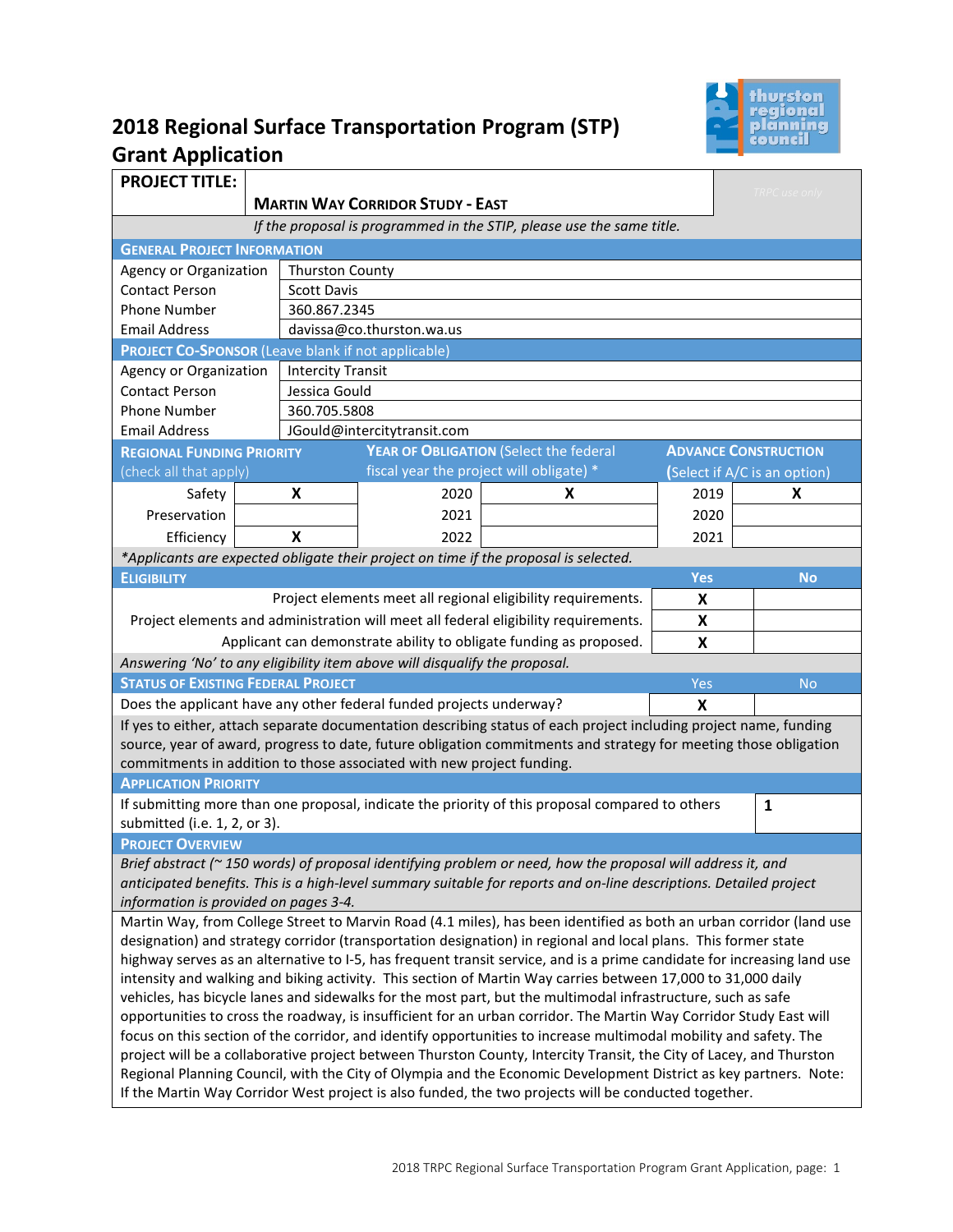**SUPPORT FOR THE REGIONAL TRANSPORTATION PLAN, SUSTAINABLE THURSTON OR OTHER REGIONAL INITIATIVES**

*Identify ways in which the proposed project supports the goals and policies of the Regional Transportation Plan, implementation of Sustainable Thurston transportation initiatives, or other regional initiatives. Examples of other*  initiatives include, but are not limited to, The Thurston Regional Trails Plan, Urban Corridor Communities and *associated District Plans, Healthy Kids Safe Streets Action Plan, South Thurston Economic Development Initiative, Thurston Thrives, Walk and Roll, Commute Trip Reduction, I-5 Action Plan, Bountiful Byways, Smart Corridors, and the Human Services Coordinated Transportation Plan.*

This corridor was identified by the Urban Corridors Task Force as a primary urban corridor.

Regional Transportation Plan: This project supports the following goals and policies: Goal 1: Transportation and Land Use Consistency: Policy 1.e. Support policies, programs, and procedures that promote urban infill, and make transportation investments that support increased urban densities. 1.j. Create vibrant city centers and activity nodes along transit corridors that support active transportation, housing, jobs, and services. Goal 2: Multimodal Transportation System. Policy 2.a. Provide for quality travel mode options appropriate to existing and future land uses … Goal 12. Walking. Policy 12.c. Provide frequent pedestrian crossings, especially in urban areas, along primary transit routes, and near activity centers. Goal 17: Intergovernmental coordination. Policy 17.c. Coordinate street and road projects of all our local jurisdictions and Intercity Transit where possible.

Sustainable Thurston: This project is one of the actions identified in the Sustainable Thurston Action Plan Goal C-1: North County – Urban Corridors and Centers: Create vibrant city centers and activity nodes along transit corridors that support active transportation and housing, jobs, and services. Action C-1.1 Conduct District and Neighborhood area planning.

It also supports another goal.

Goal T-4: Integrate transportation considerations into land use decisions, and vice versa.

Action T-4.3: Align transportation infrastructure funding to support the region's preferred land use vision.

| <b>PROJECT LOCATION AND DETAILS - applicants may submit a map of the project or program/service area</b> |                                                                       |                |                                                 |  |  |  |  |
|----------------------------------------------------------------------------------------------------------|-----------------------------------------------------------------------|----------------|-------------------------------------------------|--|--|--|--|
|                                                                                                          | Project Location:<br>N/A                                              |                |                                                 |  |  |  |  |
| <b>Construction</b>                                                                                      | Type of Construction Project:                                         |                |                                                 |  |  |  |  |
| Projects                                                                                                 | Roadway Classification:                                               |                |                                                 |  |  |  |  |
|                                                                                                          | Length of Construction Project:                                       |                |                                                 |  |  |  |  |
| <b>Vehicle Acquisition</b>                                                                               | Number of Vehicles:<br>N/A                                            |                |                                                 |  |  |  |  |
| <b>Projects</b>                                                                                          | Type of Vehicle:                                                      |                |                                                 |  |  |  |  |
|                                                                                                          |                                                                       |                |                                                 |  |  |  |  |
| Transportation                                                                                           | Delivery Area:                                                        |                | Martin Way Corridor between College and Marvin. |  |  |  |  |
| <b>Programs/Services</b>                                                                                 | Type of Program/Service/Study:                                        | Corridor Study |                                                 |  |  |  |  |
| /Studies                                                                                                 | Duration of Program/Service/Study:                                    | Two years      |                                                 |  |  |  |  |
|                                                                                                          | PROJECT PHASING AND COSTS - Identify project phases and costs         | <b>Phase</b>   | <b>Cost</b>                                     |  |  |  |  |
| <b>Construction Projects</b>                                                                             | Preliminary Engineering/Design:                                       |                | \$                                              |  |  |  |  |
| (mark the appropriate phase                                                                              | Right-of-Way:                                                         |                | \$                                              |  |  |  |  |
| and enter cost)                                                                                          | Construction:                                                         |                | \$                                              |  |  |  |  |
| <b>Studies, Programs, or</b>                                                                             | Planning Studies or Programs:                                         | X              | \$223,410                                       |  |  |  |  |
| <b>Vehicle Acquisition Projects</b>                                                                      | Vehicle or Capital:                                                   |                |                                                 |  |  |  |  |
|                                                                                                          | Total Project Cost (Sum of all project phase costs identified above): |                |                                                 |  |  |  |  |
|                                                                                                          | \$223,410                                                             |                |                                                 |  |  |  |  |
|                                                                                                          | <b>STP FUNDING REQUEST AND MATCHING REVENUES</b>                      |                |                                                 |  |  |  |  |
| *Applicants must provide a minimum of 13.5% non-federal share to federal share.                          | Non-federal share: \$13,500                                           |                |                                                 |  |  |  |  |
| Federal share cannot exceed 86.5% of total project cost.                                                 | Federal STP Funds: \$86,500                                           |                |                                                 |  |  |  |  |
|                                                                                                          | Total Project Cost: \$100,000                                         |                |                                                 |  |  |  |  |
|                                                                                                          | \$30,160                                                              |                |                                                 |  |  |  |  |
|                                                                                                          | \$                                                                    |                |                                                 |  |  |  |  |
|                                                                                                          | 193,250                                                               |                |                                                 |  |  |  |  |
|                                                                                                          | \$223,410                                                             |                |                                                 |  |  |  |  |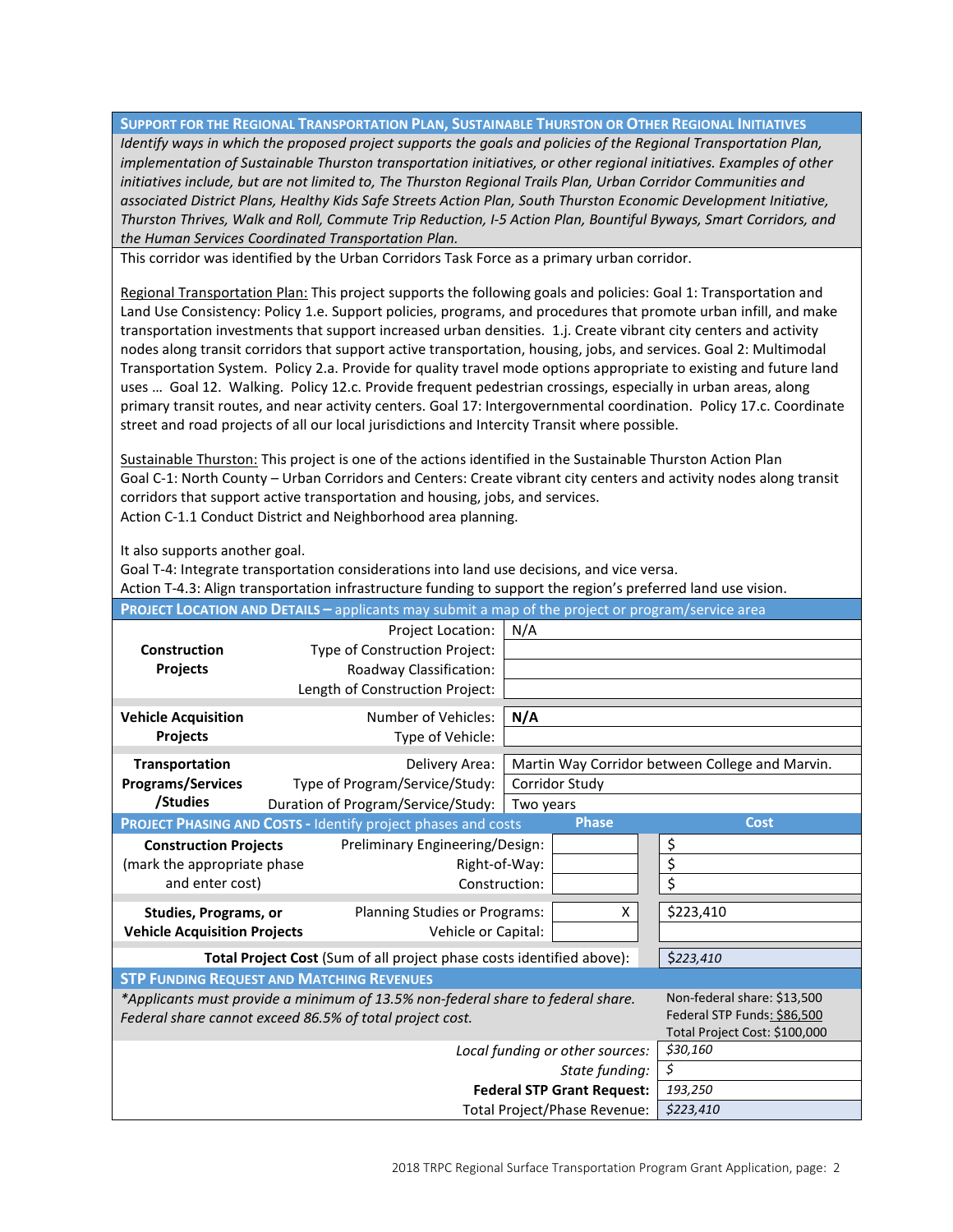### **Project Title: MARTIN WAY CORRIDOR STUDY - EAST**

**PROJECT DESCRIPTION & SIGNIFICANCE (2 PAGES MAX, 10 POINT FONT MINIMUM)**

*Using the space provided below, please address the following in your narrative: Describe the proposed project and why it is a regional funding priority, paying attention to benefits the proposal will deliver. Consider all modes of travel in your description. Identify any collaboration or partnership with other entities with a vested interest in this project. Note*  whether this project leverages previous work, such as an implementation phase of a previous study or design phase, *or whether it completes or lays the groundwork for subsequent implementation phases. Describe any efforts that will help ensure this project can meet its obligation commitments.* 

Note: Funding for this project is paired between this application and a parallel TAP application submitted by the City of Lacey. The project can only proceed with both applications being funded. *If the project does not move forward, Thurston County will modify their request of \$150,000 in federal funds with a local match of \$23,410 to be programmed on the Yelm Highway SE and Meridian Road Intersection improvement project. Similarly, Intercity Transit will modify their request of \$43,250 in federal funding with a local match of \$6,750 to be programmed on their Pattison M&O Base Final Design and Phase 2 Construction project.* This project can proceed independently of the Martin Way Corridor Study – West application being submitted by the City of Olympia. If all studies were funded, they would be conducted as a joint study.

Martin Way, from College Street to Marvin Road (4.1 miles), has been identified as both an urban corridor (land use designation) and strategy corridor (transportation designation) in regional and local plans. This former state highway serves as an alternative to I-5, has frequent transit service, and is a prime candidate for increasing land use intensity and walking and biking activity. This section of Martin Way carries between 17,000 to 31,000 daily vehicles.

The roadway links major urban centers and has been identified as a focus point for more intensive urban development. As an urban corridor, opportunity areas for more intensive development could be identified, and zoning and development regulations (including parking and street standards) within a quarter mile of roadway could use a refresh to see if they can better align with the urban form envisioned for the future of this corridor.

As a strategy corridor, the roadway experiences safety and mobility challenges for all modes of travel. The corridor has been designated as a Smart Corridor, and investments are underway in traffic signal optimization and transit signal prioritization. In addition, Intercity Transit is hoping to begin express service, or bus rapid transit light service, along the route.

The main issues that will be addressed in the study include:

#### *Bicycle and pedestrian facilities*

This major arterial has gaps in safe and comfortable bicycle and pedestrian facilities, including facilities to cross the street between major intersections. This study will build on the City of Lacey's Bicycle and Pedestrian Plan (City of Lacey and unincorporated UGA) to identify improvements for people who bicycle and walk through the corridor.

## *Safety*

This study will take a systemic (system-wide) approach to addressing safety issues along this major arterial. Issues relating to speed, lighting, bicycle and pedestrian facilities, and intersections will be examined.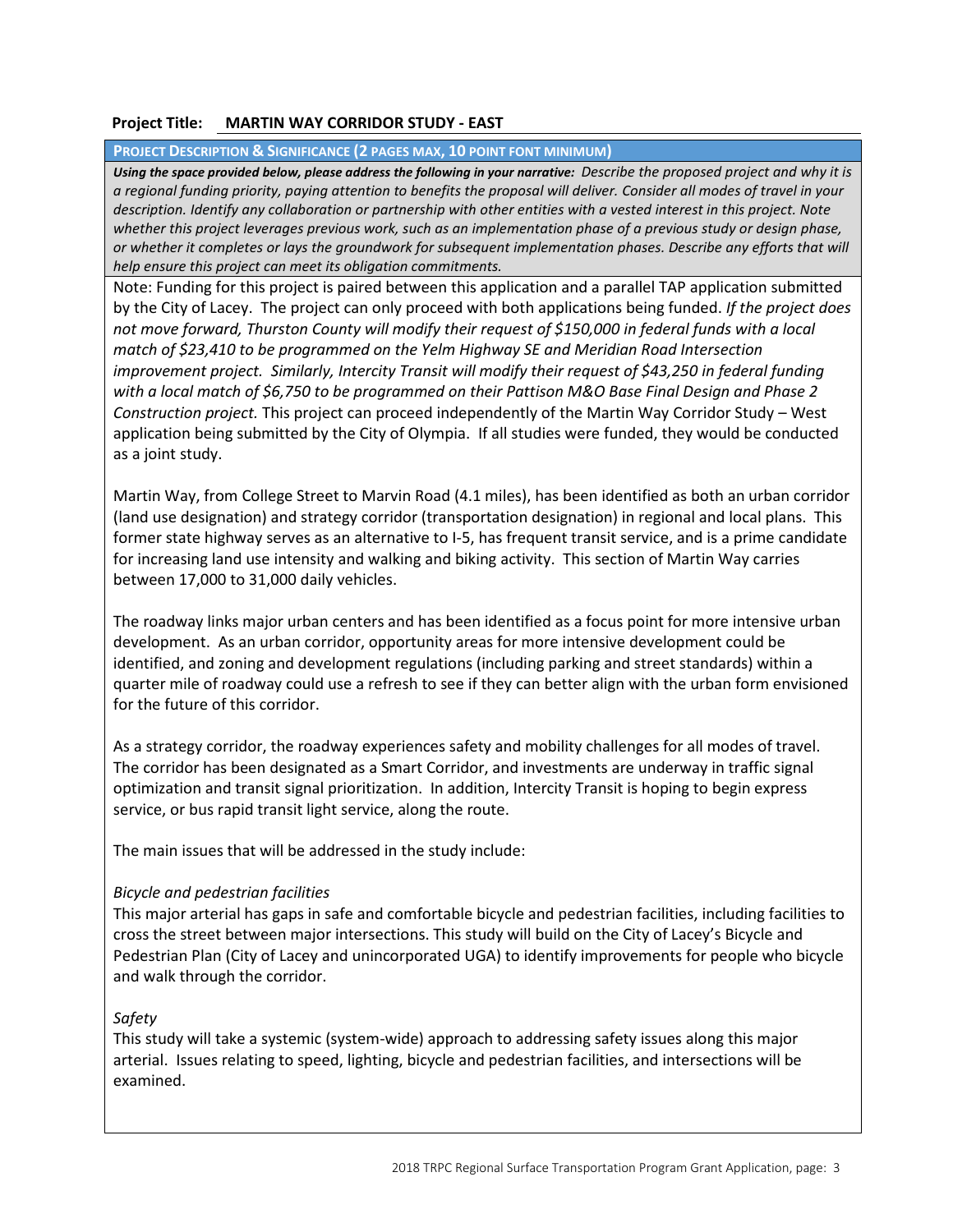#### **Project Title: MARTIN WAY CORRIDOR STUDY - EAST**

#### **PROJECT DESCRIPTION & SIGNIFICANCE (continued)**

#### *Transit*

This corridor is a primary transit corridor for Intercity Transit, with frequent (15 minute) service through much of the corridor, and two transit centers (downtown Olympia and Woodland District) anchoring the transit route. Intercity Transit has recently applied for funding to increase transit service along the corridor to a "Bus Rapid Transit" light route, running from Capital Mall on Olympia's west side to the park and ride at Martin Way and I-5. In addition, transit signal prioritization will be implemented along the corridor to increase transit headways during peak periods. This study will be an opportunity to look for facilities to support Bus Rapid Transit service in the corridor.

#### *Land Use*

This is a primary urban corridor, however, zoning and development regulations are inconsistent between jurisdictions, and implementation does not always support the urban corridor vision. This study will conduct a land use and development regulation audit to look for areas to reconcile the urban corridor land use vision with zoning and development regulations. This will include looking at the land use immediately adjacent to the corridor, and auditing regulations such as parking requirements, density, and setbacks. The study will also include convening current planners so that they understand how implementation is key to achieving the corridor vision. The study will also include a market study (economic opportunity analysis), identification of neighborhood center opportunity areas, and development/redevelopment feasibility studies (proformas), building on many of the suggested actions from the Urban Corridors Task Force.

#### *Access Management*

The corridor has numerous access points along the corridor that decrease both safety and mobility. This study will look for ways to manage access, including consolidating driveways, restricting left turns from side streets, and possible median and intersection treatments.

#### *Neighborhood Connectivity*

Many of the neighborhoods adjacent to the corridor are not directly connected due to previous land use patterns. This study will look at ways to increase connectivity to the corridor, including opportunities for bicycle and pedestrian connections.

#### *Study Products*

This study would result in a current conditions report, an opportunity and alternatives analysis, a preferred alternative, and implementation plan. Stakeholder outreach, including business outreach, would be a large component of the project.

#### *Project Partners*

The project will be a collaborative project between Thurston County, Intercity Transit, the City of Lacey, and Thurston Regional Planning Council, with the City of Olympia and the Economic Development District as key partners.

#### *Leveraging of Previous Work*

This study will build on the work of TRPC's Urban Corridors Task Force, and complements the work of previous planning projects.

The study will incorporate findings from the Lacey Bicycle and Pedestrian Plan. It will also be coordinated with the Smart Corridor II and III projects funded by TRPC, which seeks to improve signal timing throughout the corridor and implement transit signal prioritization.

**Obligation** As a planning project, this project is straightforward to obligate.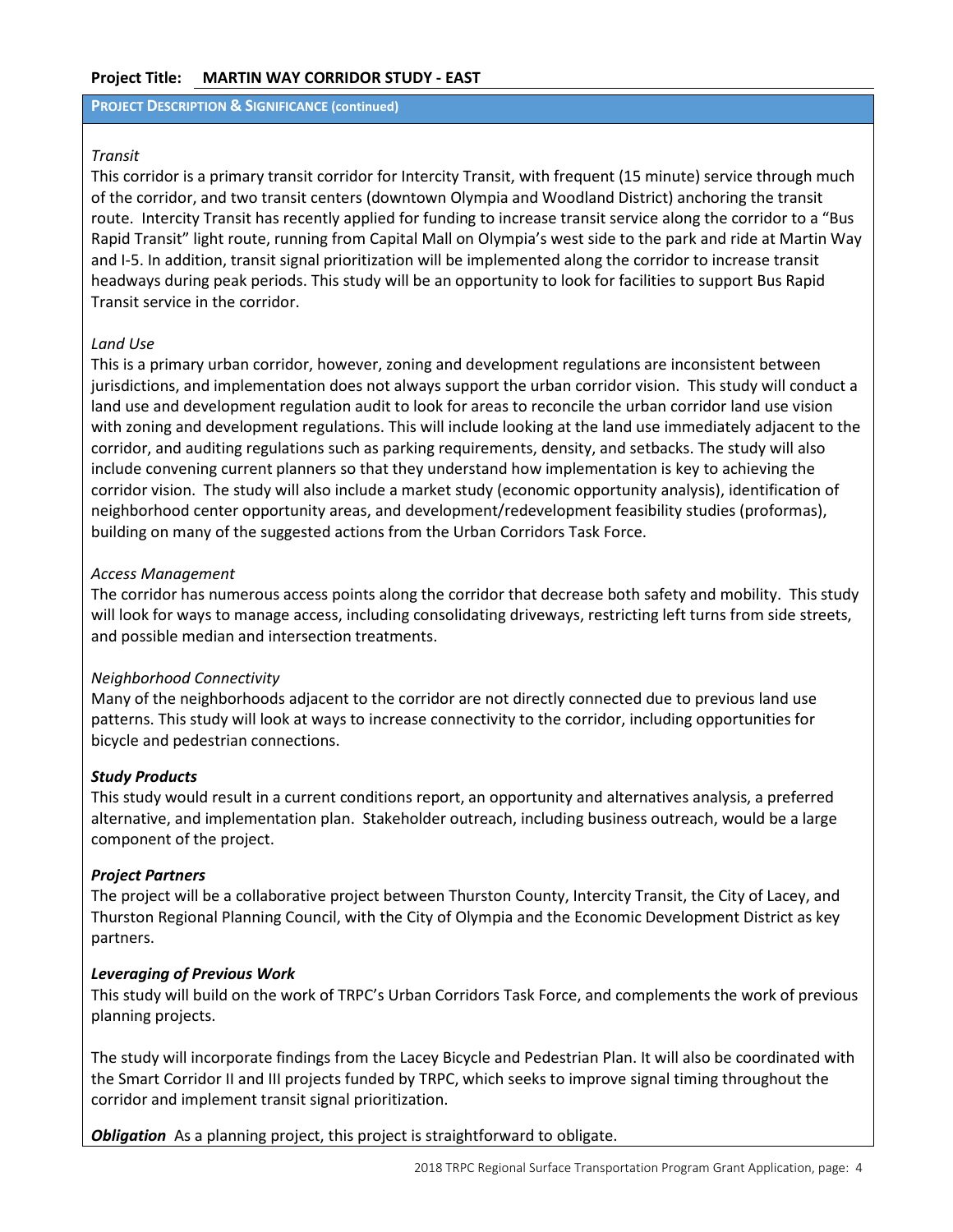| <b>CERTIFICATION ACCEPTANCE</b>     |                                                       |            |
|-------------------------------------|-------------------------------------------------------|------------|
| <b>CA Agency and Representative</b> | Thurston County - Scott Lindblom, PE, County Engineer |            |
| CA Signature and Date               | There & Parsons for Scott Lindblom                    | 04/26/2018 |
|                                     |                                                       |            |

# **Project Verification and Endorsement**

This project proposal reflects established local funding priorities consistent with the Regional Transportation Plan. Costs represent accurate planning level estimates needed to accomplish the work described herein. The project described is financially feasible, and local match revenue identified above is available and will be committed to the project if TRPC awards the requested STP grant. If selected, the project must obligate by the date specified on the award letter. Failure to do so will result in loss of funding for the project and an alternate project will be funded instead. I realize that the use of federal funds for this project entails administrative and project compliance requirements over which TRPC has no control, and for which this agency or organization will be responsible. This project has the full endorsement of the governing body/leadership of this agency or organization.

#### Match for this project will be provided as follows:

- Thurston County: \$23,410.
- Intercity Transit: \$6,750.

ignature

| <b>AUTHORIZATION</b>                                    |                          |             |  |
|---------------------------------------------------------|--------------------------|-------------|--|
| Jennifer D. Walker, PMP                                 | Director of Public Works |             |  |
| Name of Representative Authorized to Submit Application | Title                    |             |  |
| Jeunda D. U                                             |                          | 04/26/2018  |  |
| <b>Signature</b>                                        |                          | <b>Date</b> |  |
| <b>CO-AUTHORIZATION</b>                                 |                          |             |  |
|                                                         |                          |             |  |
| Ann Freeman-manzangees                                  | General manager          |             |  |
| Name of Representative Authorized to Submit Application | <b>Title</b>             |             |  |
|                                                         |                          | $4 - 30$    |  |

K:\GUEST\Transportation\STP-CMAQ-TAP FundIng and Obligations\CY2018Process\Process Materials\ApplicationForms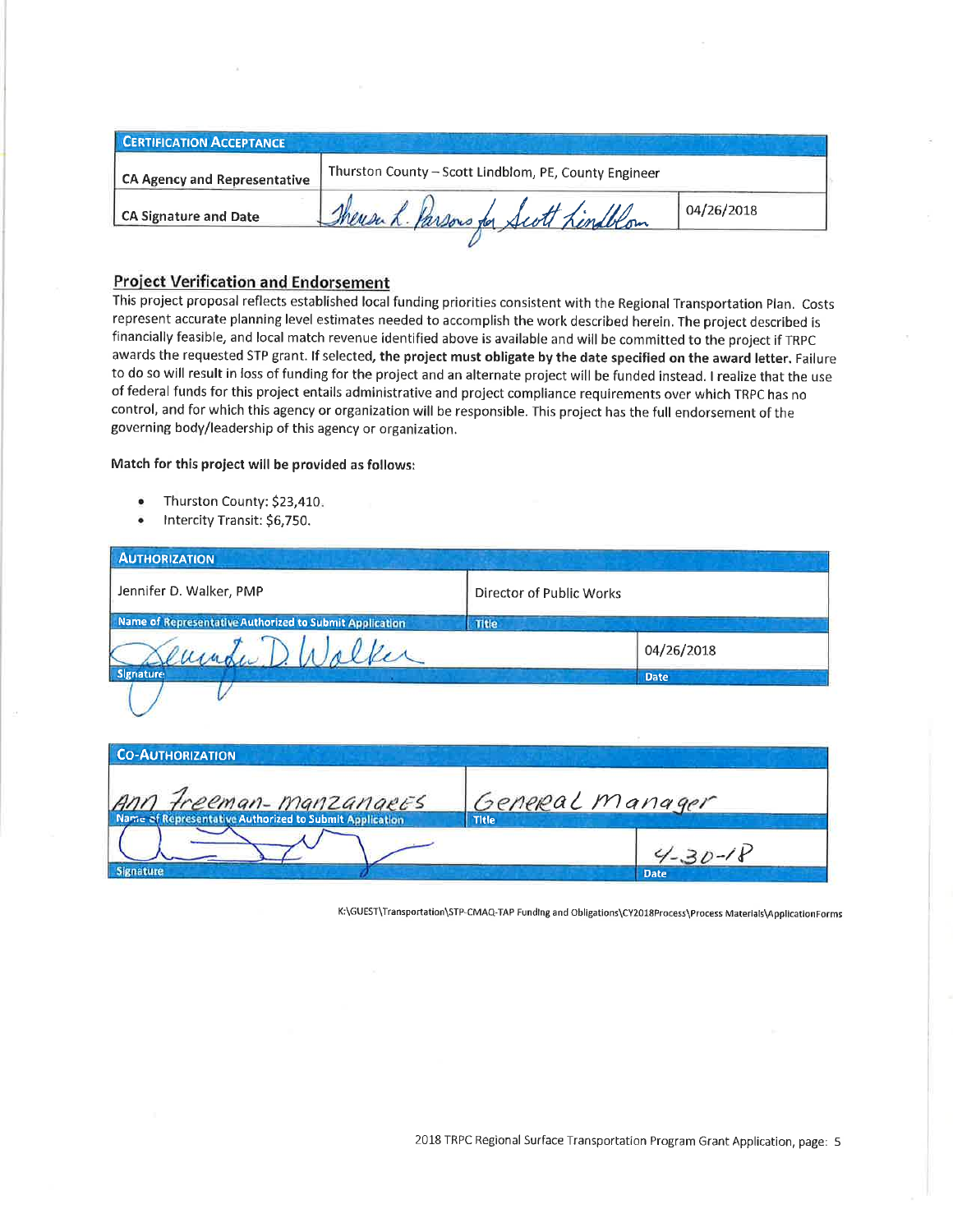Map 1: Previous planning studies relating to the urban corridors and centers identified by the Urban Corridors Task Force